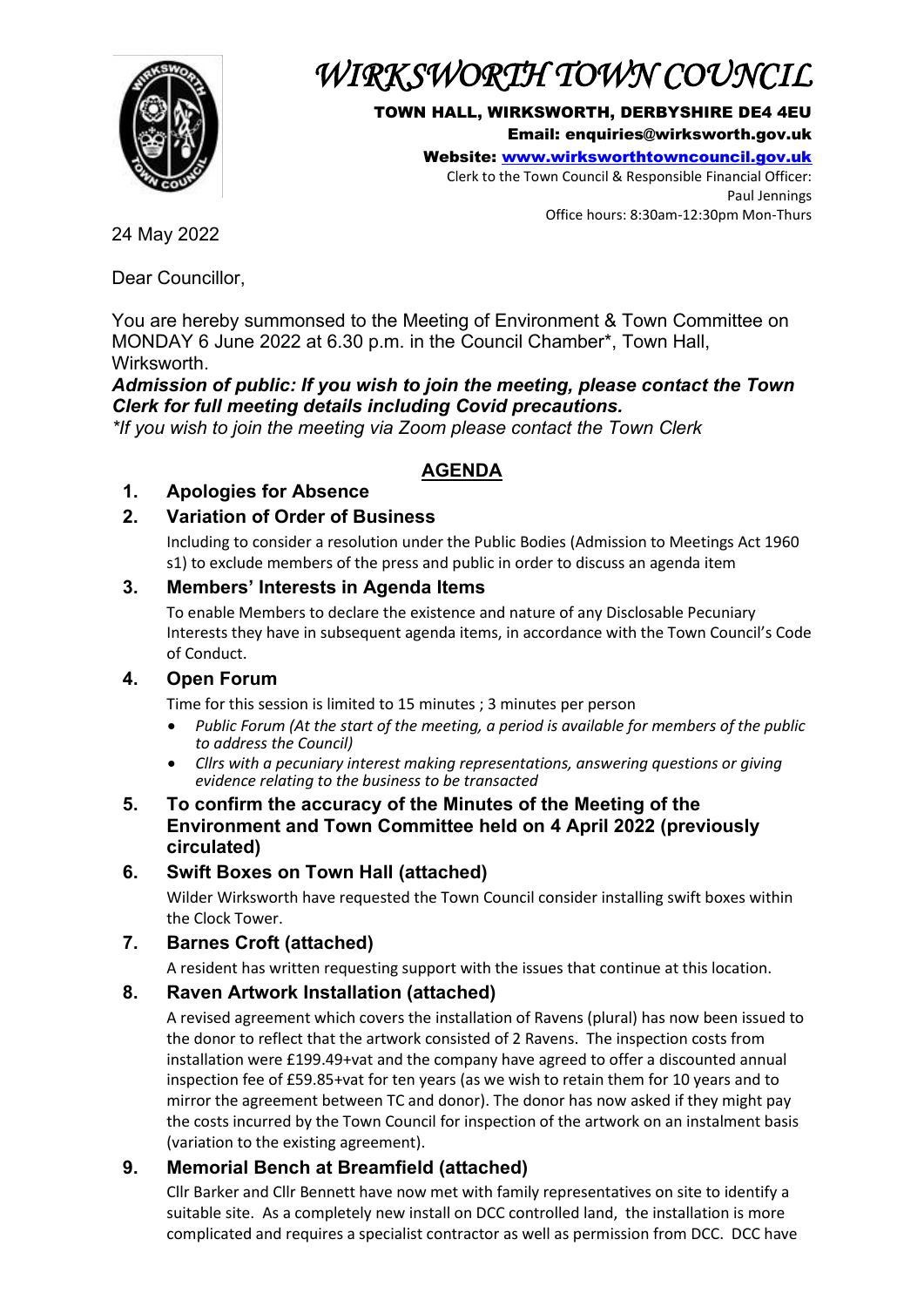now introduced a licence application fee of £100 and a quote (of £720+vat) has been received from a DCC approved contractor for the installation. The supply of the Wirksworth style bench, installation kit from TDP and the sourcing of a memorial plaque would be additional costs to those listed above. The Memorial Bench Policy set a cost of £750, but included provision to request additional funds to cover the costs of installation in case they were higher).

## **10. Memorial Bench adjacent to Memorial Hall (attached)**

An application has been received to install a Memorial Bench. It is proposed that it is located on the space adjacent to the Memorial Hall. The previous Memorial Bench donated by Rotary has been removed as was no longer serviceable, but a new bench has not yet been installed. The applicant has queried whether they will be required to pay for the new bench or may simply dedicate a new bench (to be purchased and installed by the Town Council).

## **11. Public Space Protection Orders (attached)**

DDDC have renewed the orders across the District, no change has been made to the Orders applied to Town Council land, but updated signage will be required.

### **12. Cinder Lane Bench**

The existing bench requires replacement (identified by Cllr Whittall and Cllr Bennett during recent site visit). The council already has an existing policy to replace benches at end of life with Wirksworth Style benches from TDP.

### **13. Request to support WCLT**

Request from Wirksworth Community Land Trust's for Town Council support in their call for DDDC to modify their local plan in order to insist on higher environmental standards for new dwellings.

## **14. Planning Applications received (Delegated Planning - Appendix 1)**

## **15. Planning Decisions & Appeals (Appendix 2)**



#### Paul Jennings Clerk to the Town Council & Responsible Financial Officer

### **Appendix 1 - Planning Applications received**

| <b>Prior to May meeting</b>                                                             |                |                                                                            |  |  |  |
|-----------------------------------------------------------------------------------------|----------------|----------------------------------------------------------------------------|--|--|--|
| $\mathbf{1}$                                                                            | 22/00129/FUL   | Replacement conservatory roof at 1 Cromford Road Wirksworth Matlock        |  |  |  |
|                                                                                         |                | Derbyshire DE4 4FH                                                         |  |  |  |
| WTC - No comment, However Wirksworth Town Council has declared a Climate Emergency and  |                |                                                                            |  |  |  |
| therefore supports any development or change that seeks to reduce the carbon footprint. |                |                                                                            |  |  |  |
| 2                                                                                       | 21/01508/LBALT | External alterations in association with proposed change of use            |  |  |  |
|                                                                                         |                | Rear Of 12 Market Place Wirksworth Derbyshire DE4 4ET                      |  |  |  |
| WTC - No comment, However Wirksworth Town Council has declared a Climate Emergency and  |                |                                                                            |  |  |  |
| therefore supports any development or change that seeks to reduce the carbon footprint. |                |                                                                            |  |  |  |
| 3                                                                                       | 22/00337/FUL   | Two storey side extension at 11 Willowbath Lane Wirksworth Matlock         |  |  |  |
|                                                                                         |                | Derbyshire DE4 4AY                                                         |  |  |  |
| WTC - No comment, However Wirksworth Town Council has declared a Climate Emergency and  |                |                                                                            |  |  |  |
| therefore supports any development or change that seeks to reduce the carbon footprint. |                |                                                                            |  |  |  |
| 4                                                                                       | T/22/00054/TCA | Fell 1 no. Sycamore (T1) and treat stump at Town Hall Coldwell Street      |  |  |  |
|                                                                                         |                | <b>Wirksworth Derbyshire</b>                                               |  |  |  |
| WTC - No comment, However Wirksworth Town Council has declared a Climate Emergency and  |                |                                                                            |  |  |  |
| therefore supports any development or change that seeks to reduce the carbon footprint. |                |                                                                            |  |  |  |
| 5                                                                                       | 21/01503/FUL   | Change of use from ground floor residential unit to a Class E (commercial, |  |  |  |
|                                                                                         |                | business or service) unit and associated alterations                       |  |  |  |
|                                                                                         |                | Rear Of 12 Market Place Wirksworth Derbyshire DE4 4ET                      |  |  |  |
| WTC - No comment, However Wirksworth Town Council has declared a Climate Emergency and  |                |                                                                            |  |  |  |
| therefore supports any development or change that seeks to reduce the carbon footprint. |                |                                                                            |  |  |  |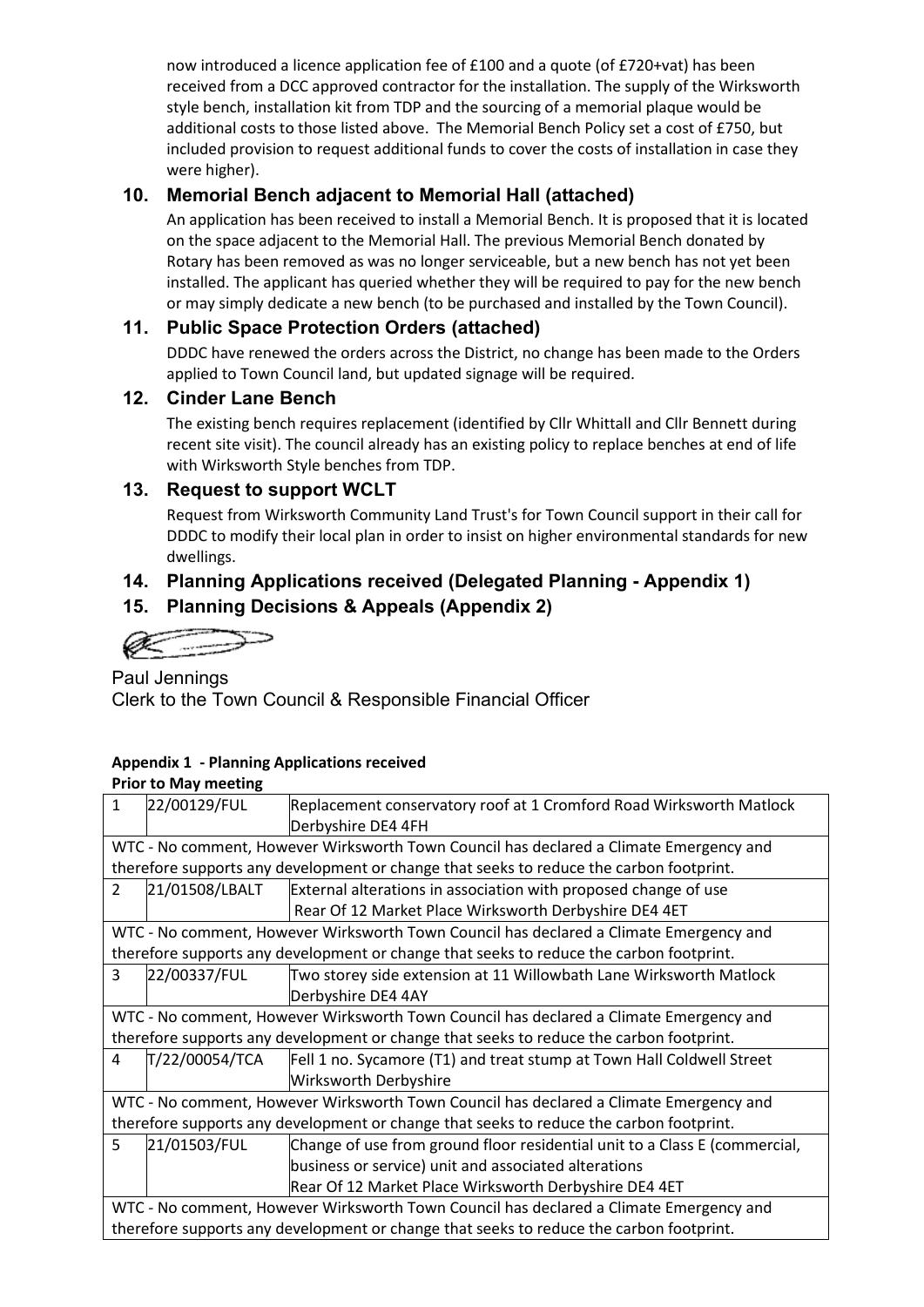| 6<br>22/00297/FUL<br>Erection of storage building for agricultural and domestic equipment<br>Hardhurst Barn Breamfield Lane Wirksworth Matlock Derbyshire DE4 4AF |  |  |  |  |  |
|-------------------------------------------------------------------------------------------------------------------------------------------------------------------|--|--|--|--|--|
| WTC - No comment, However Wirksworth Town Council has declared a Climate Emergency and                                                                            |  |  |  |  |  |
| therefore supports any development or change that seeks to reduce the carbon footprint.                                                                           |  |  |  |  |  |
| $\overline{7}$<br>22/00345/CLPUD<br>Certificate of Lawful Proposed Development - Single storey rear extension                                                     |  |  |  |  |  |
| 28 Bolehill Road Bolehill Matlock Derbyshire DE4 4GQ                                                                                                              |  |  |  |  |  |
| WTC - No comment, However Wirksworth Town Council has declared a Climate Emergency and                                                                            |  |  |  |  |  |
| therefore supports any development or change that seeks to reduce the carbon footprint.                                                                           |  |  |  |  |  |
| 8<br>22/00362/FUL<br>Installation of a Sewage Treatment Plant                                                                                                     |  |  |  |  |  |
| Sleepy Hollow Farm Hopton Lane Wirksworth Matlock Derbyshire DE4 4DF                                                                                              |  |  |  |  |  |
| WTC - No comment, However Wirksworth Town Council has declared a Climate Emergency and                                                                            |  |  |  |  |  |
| therefore supports any development or change that seeks to reduce the carbon footprint.                                                                           |  |  |  |  |  |
| 9<br>22/00302/FUL<br>Single storey side extension                                                                                                                 |  |  |  |  |  |
| 11 Wash Green Wirksworth Matlock Derbyshire DE4 4FD                                                                                                               |  |  |  |  |  |
| WTC - No comment, However Wirksworth Town Council has declared a Climate Emergency and                                                                            |  |  |  |  |  |
| therefore supports any development or change that seeks to reduce the carbon footprint.                                                                           |  |  |  |  |  |
| 22/00364/FUL<br>Erection of replacement modular office building with associated new<br>10                                                                         |  |  |  |  |  |
| vehicular access, car parking and access gate at Offices The National Stone                                                                                       |  |  |  |  |  |
| Centre Porter Lane Middleton By Wirksworth Matlock Derbyshire DE4 4LS                                                                                             |  |  |  |  |  |
| WTC - No comment, However Wirksworth Town Council has declared a Climate Emergency and                                                                            |  |  |  |  |  |
| therefore supports any development or change that seeks to reduce the carbon footprint.                                                                           |  |  |  |  |  |
| G1 - Group of small self set trees to be removed to prevent damage to wall<br>11<br>T/22/00043/TCA                                                                |  |  |  |  |  |
| 2 The Hall Middleton By Wirksworth Matlock Derbyshire DE4 4LX                                                                                                     |  |  |  |  |  |
| WTC - No comment, However Wirksworth Town Council has declared a Climate Emergency and                                                                            |  |  |  |  |  |
| therefore supports any development or change that seeks to reduce the carbon footprint.                                                                           |  |  |  |  |  |
| 22/00415/PDA<br>Change of use of agricultural building to 1 no. larger dwellinghouse (Use Class<br>12                                                             |  |  |  |  |  |
| C3) and associated building operations at The Stack Yard Millers Green                                                                                            |  |  |  |  |  |
| Wirksworth Matlock Derbyshire DE4 4BL                                                                                                                             |  |  |  |  |  |
| WTC - No comment, However Wirksworth Town Council has declared a Climate Emergency and                                                                            |  |  |  |  |  |
| therefore supports any development or change that seeks to reduce the carbon footprint.                                                                           |  |  |  |  |  |
| 22/00266/FUL<br>Replacement of existing external timber doors and frames with aluminium<br>13                                                                     |  |  |  |  |  |
| 26 Gorsey Bank Wirksworth Matlock Derbyshire DE4 4AD                                                                                                              |  |  |  |  |  |
| WTC - No comment, However Wirksworth Town Council has declared a Climate Emergency and                                                                            |  |  |  |  |  |
| therefore supports any development or change that seeks to reduce the carbon footprint.                                                                           |  |  |  |  |  |
| T/22/00043/TCA<br>G1 - Group of small self set trees to be removed to prevent damage to wall<br>14                                                                |  |  |  |  |  |
| 2 The Hall Middleton By Wirksworth Matlock Derbyshire DE4 4LX                                                                                                     |  |  |  |  |  |
| WTC - No comment, However Wirksworth Town Council has declared a Climate Emergency and                                                                            |  |  |  |  |  |
| therefore supports any development or change that seeks to reduce the carbon footprint.                                                                           |  |  |  |  |  |
| <b>Prior to June meeting</b>                                                                                                                                      |  |  |  |  |  |
| T/22/00060/TCA<br>Crown Reduction and clean of 2no. T1 and T2 Beech trees to reduce height<br>1                                                                   |  |  |  |  |  |
| by 2m and to lift by 3m, Crown Reduction and clean of 1no. T3                                                                                                     |  |  |  |  |  |
| Maple/Sycamore to reduce height by 2m and to lift by 3m   Snuffless Dip                                                                                           |  |  |  |  |  |
| West End Wirksworth Matlock Derbyshire DE4 4EG                                                                                                                    |  |  |  |  |  |
| WTC - No comment, However Wirksworth Town Council has declared a Climate Emergency and                                                                            |  |  |  |  |  |
| therefore supports any development or change that seeks to reduce the carbon footprint.                                                                           |  |  |  |  |  |
| 22/00182/FUL<br>Change of use of land to 8 no. pitch traveller site with associated new access<br>$\overline{2}$                                                  |  |  |  |  |  |
| The Woodyard, Derby Road Homesford, Matlock Derbyshire                                                                                                            |  |  |  |  |  |
| The town Council continues to strongly object to this development. We would raise the same                                                                        |  |  |  |  |  |
| concerns as those lodged in the previous application 14/00133/FUL for temporary use (e.g. visual                                                                  |  |  |  |  |  |
| impact, detrimental impact on the World Heritage corridor. Safety issues                                                                                          |  |  |  |  |  |
| 22/00328/FUL<br>Use of land as a campsite with 6no. glamping pods. 2 no. amenity blocks (one<br>3                                                                 |  |  |  |  |  |
| existing) and associated private drainage system   Land north of Hey Lane                                                                                         |  |  |  |  |  |
| Wirksworth Derbyshire                                                                                                                                             |  |  |  |  |  |
| WTC - No comment, However Wirksworth Town Council has declared a Climate Emergency and                                                                            |  |  |  |  |  |
| therefore supports any development or change that seeks to reduce the carbon footprint.                                                                           |  |  |  |  |  |